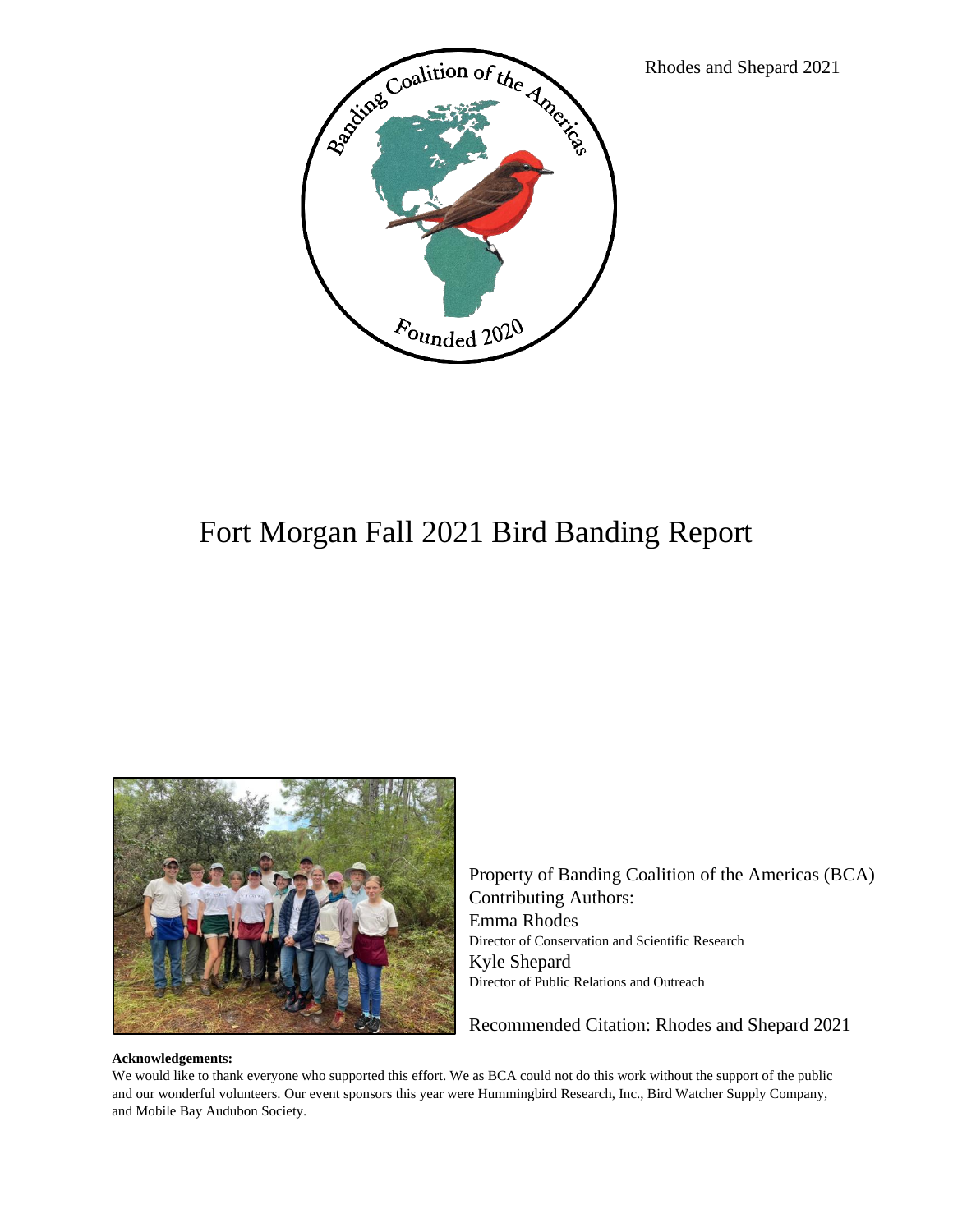Since our initial pilot-run in 2019 of a fall banding station at the Fort Morgan State Historic Site,

BCA had been working on preparations for a fully operational station for fall 2021 through the newly founded 501(c)(3) non-profit, Banding Coalition of the Americas (BCA). The BCA crew, made up of all volunteers, included folks from all over Alabama and from afar representing a variety of backgrounds including academic professionals, birding enthusiasts,



and undergraduates and graduates from universities. The undergraduates that attended are being trained through a bird banding program operated by Emma Rhodes at Auburn University. Training is a part of a larger project that BCA is working on to give committed volunteers free opportunities to participate in long-term banding projects and to teach competitive banding skills for professionals.



Figure 1: Adult female Wilson's Warbler banded at Fort Morgan on 10/07/21.



Figure 2: Hatching-year female Rufous Hummingbird banded on 10/04/21.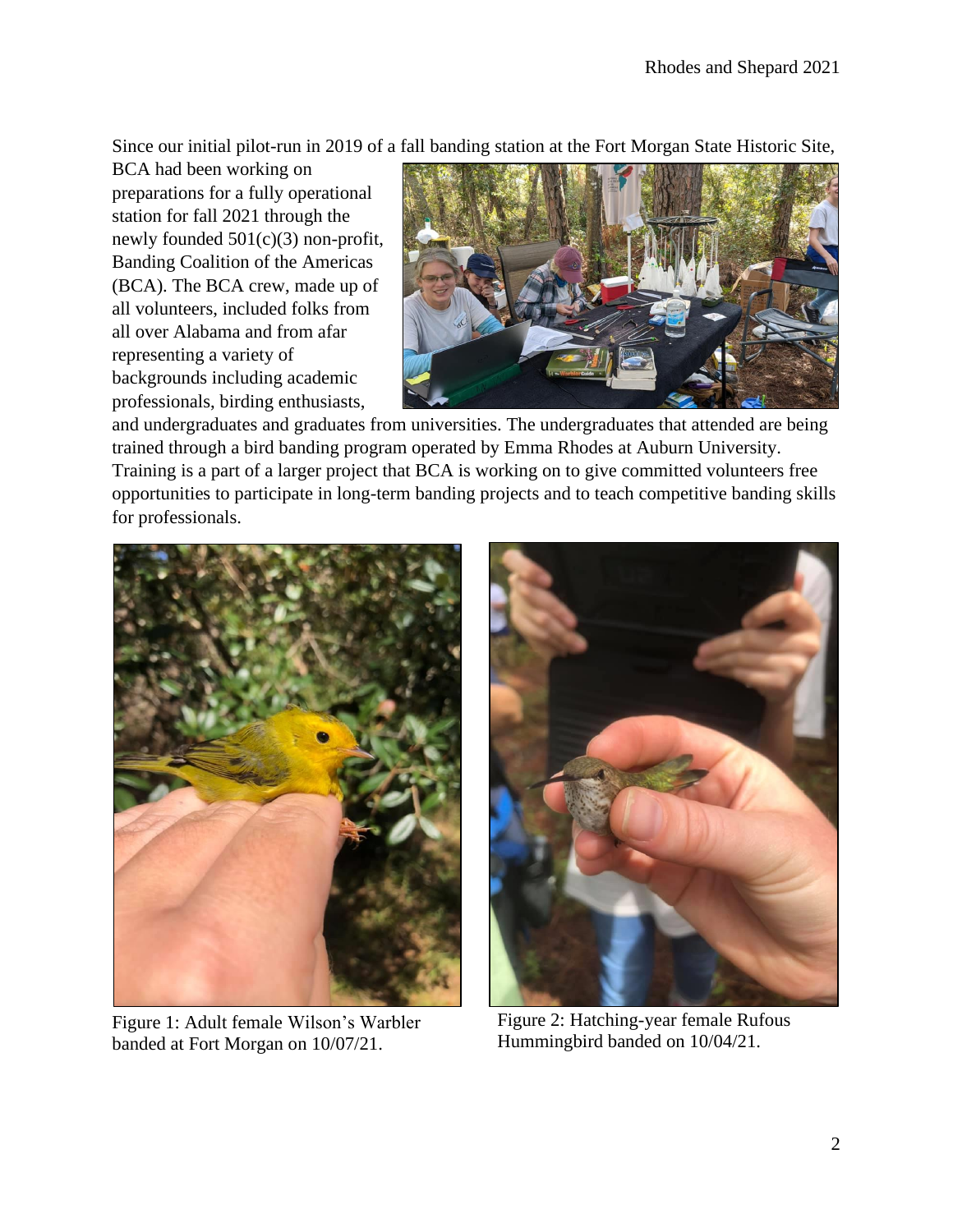The BCA crew set up the banding station at the Stables, the primary location where the Sargents operated the banding for nearly 30 years with the Hummer/Bird Study Group. We banded for a

short period the first day after we set up on September  $30<sup>th</sup>$  for the VIP sponsors event and banded through October  $7<sup>th</sup>$ . In total, we banded 436 birds comprised of 57 species (Table 1) with roughly 400 visitors throughout the week. We had great weather for most of our banding days. A front moved in early in the week and brought in rain and as a result, we banded 129 birds on October  $5<sup>th</sup>$ , our busiest bird day. Our top five species by highest number banded were: Magnolia Warbler, American Redstart, Tennessee Warbler, Red-winged Blackbird, and Whiteeyed Vireo. Our most notable records were a Blackpoll Warbler on October 1<sup>st</sup>, Rufous Hummingbird on October 4<sup>th</sup>, and a Wilson's Warbler on October 7<sup>th</sup>. The Blackpoll Warbler may be the latest record for this species in the fall in Alabama. The Rufous Hummingbird was a pleasant surprise. This



bird was captured using a soft-sided hummingbird trap. While this species does occur in Alabama commonly in the winter, this is a rare species to encounter during our migration effort at Fort Morgan. Wilson's Warblers breed in the Western U.S and further north in Maine all across the boreal forest to Alaska and typically do not travel along the Mississippi Flyway in the fall. Occasionally a few individuals, however, will be shifted off course during fall migration.

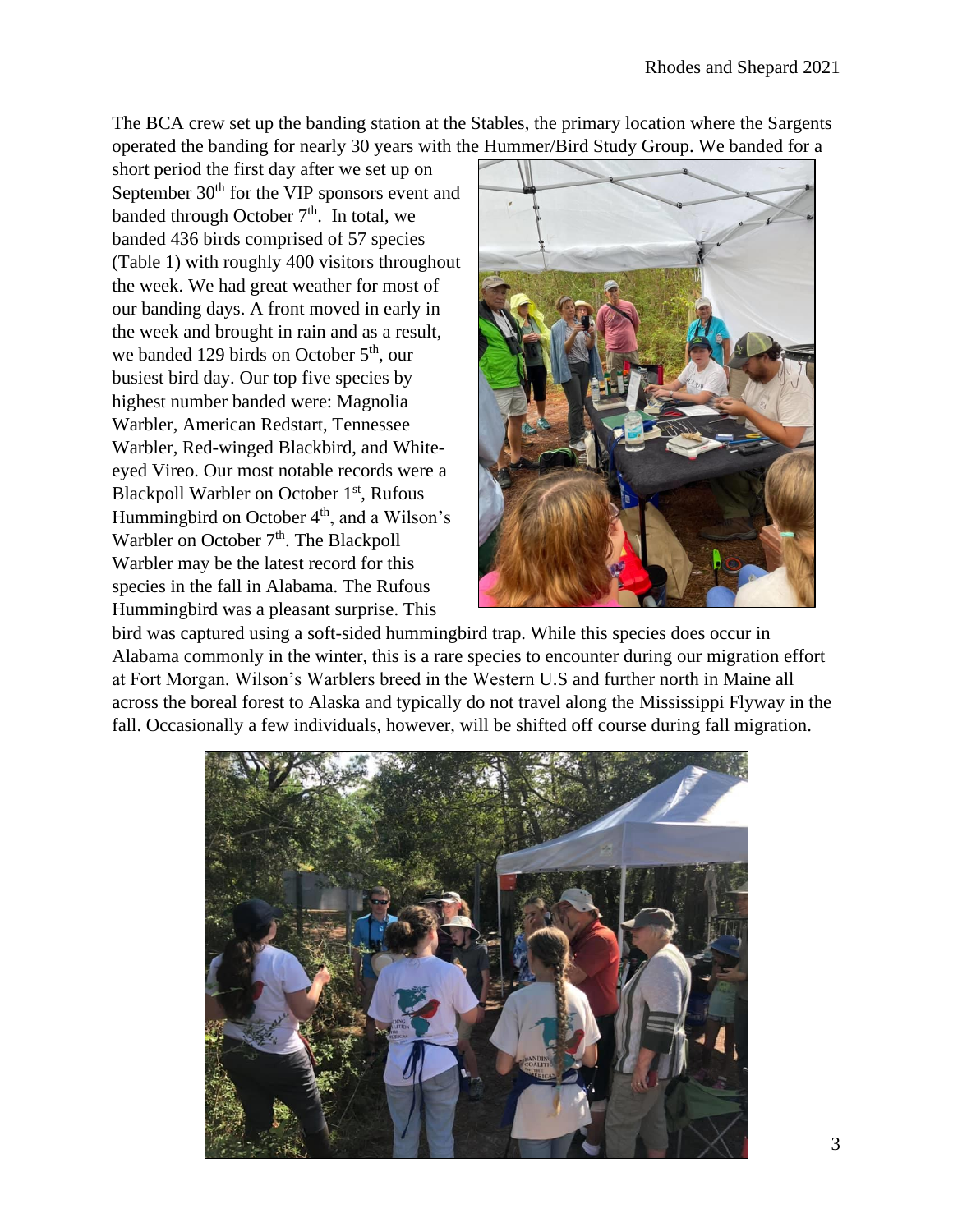**Table 1: Species and individuals banded from Sept. 30th through October 7th .**

| Species                             | Count          |                              |                             |
|-------------------------------------|----------------|------------------------------|-----------------------------|
| Acadian Flycatcher                  | $\overline{7}$ | Northern Parula              | $\overline{4}$              |
| American Redstart                   | 33             | Northern Waterthrush         | $\overline{9}$              |
| Black-and-white Warbler             | 16             | Ovenbird                     | 16                          |
| <b>Blue-gray Gnatcatcher</b>        | 18             | Pine Warbler                 | 2                           |
| Blackburnian Warbler                | $\overline{4}$ | Prairie Warbler              | 1                           |
| <b>Blue Grosbeak</b>                | 1              | Prothonotary Warbler         | 5                           |
| <b>Blue Jay</b>                     | $\overline{2}$ | <b>Red-breasted Nuthatch</b> | $\overline{c}$              |
| <b>Blackpoll Warbler</b>            | 1              | Red-bellied Woodpecker       | 1                           |
| <b>Brown Thrasher</b>               | 9              | Ruby-crowned Kinglet         | $\mathbf{1}$                |
| <b>Black-throated Green Warbler</b> | 4              | Red-eyed Vireo               | 18                          |
| Blue-winged Warbler                 | 5              | Ruby-throated Hummingbird    | 2                           |
| Carolina Chickadee                  | $\overline{2}$ | Rufous Hummingbird           | 1                           |
| Carolina Wren                       | 1              | Red-winged Blackbird         | 29                          |
| Common Yellowthroat                 | 11             | <b>Scarlet Tanager</b>       | 1                           |
| Chestnut-sided Warbler              | 4              | <b>Summer Tanager</b>        | 7                           |
| Eastern Wood-Pewee                  | 7              | Swainson's Thrush            | 20                          |
| Great-crested Flycatcher            | 2              | Tennessee Warbler            | 30                          |
| Gray-cheeked Thrush                 | 3              | Traill's Flycatcher          | $\mathbf{1}$                |
| Gray Catbird                        | 13             | White-eyed Vireo             | 27                          |
| Golden-winged Warbler               | 3              | Worm-eating Warbler          | $\overline{4}$              |
| <b>Hooded Warbler</b>               | 19             | Wilson's Warbler             | 1                           |
| House Wren                          | 3              | Wood Thrush                  | 5                           |
| Indigo Bunting                      | $\overline{c}$ | Western Palm Warbler         | 3                           |
| Kentucky Warbler                    | 1              | Yellow-breasted Chat         | $\mathbf{1}$                |
| Least Flycatcher                    | $\overline{2}$ | Yellow-billed Cuckoo         | 4                           |
| Magnolia Warbler                    | 47             | Yellow-bellied Flycatcher    | 1                           |
| Marsh Wren                          | 1              | <b>Yellow Warbler</b>        | 1                           |
| Northern Cardinal                   | 11             | Yellow-throated Vireo        | 2                           |
| Northern Mockingbird                | 5              | Total Species: 57            | <b>Total Banded:</b><br>436 |